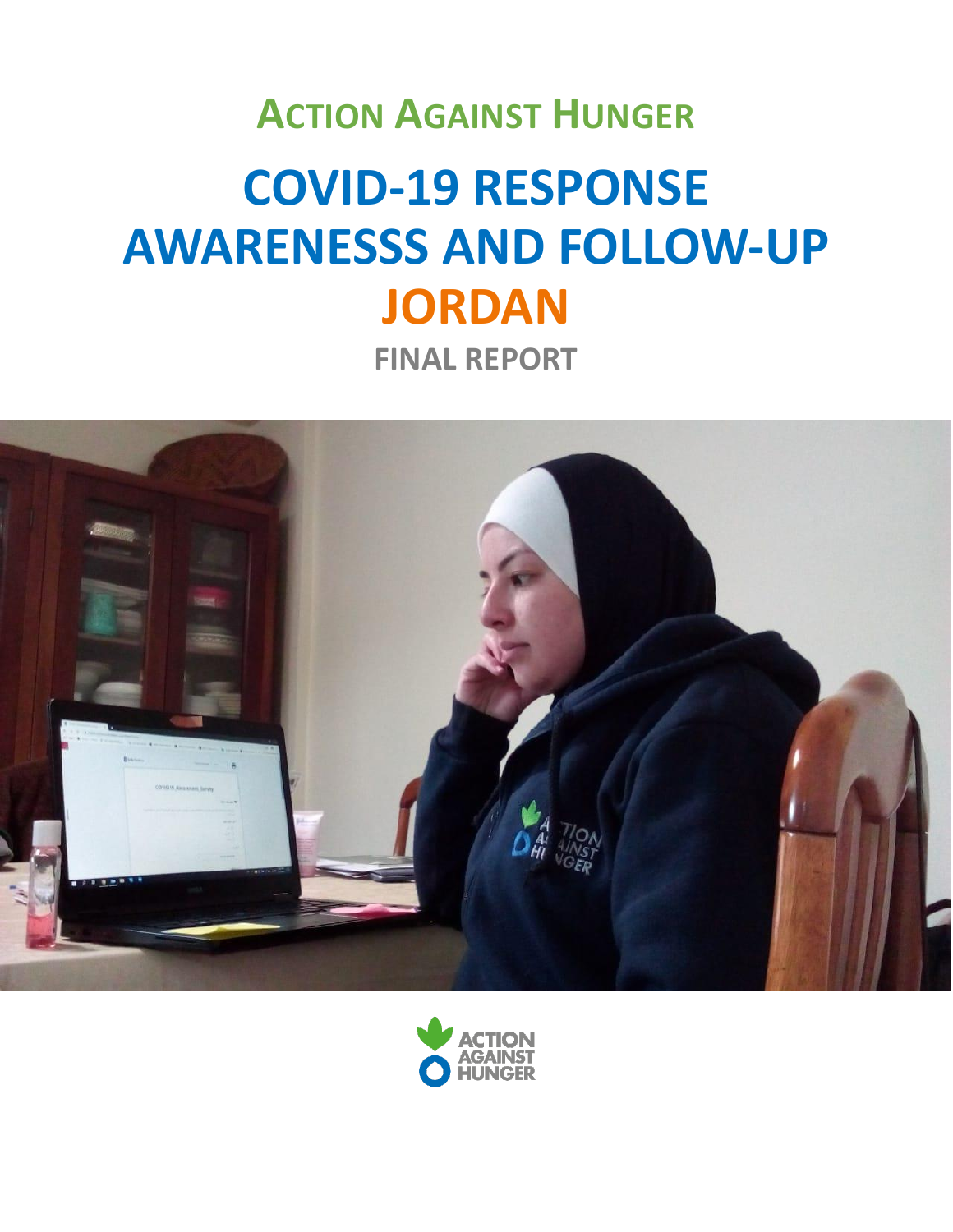#### **BACKGROUND**

Action Against Hunger responded to the COVID-19 outbreak through the provision of immediate preventive activities at community level to its past and current projects' direct beneficiaries and their households' members in Jordan.

In order to support the ability of its beneficiaries to make an informed decision and to take protective and preventive actions during the disease outbreak, Action Against Hunger used the risk communication approach to communicate immediate and real- time advice, guidance and information to encourage its beneficiaries to adopt protective behaviors and to prevent confusion and rumors among the targeted population.

Action Against Hunger conducted the awareness and follow up phone calls' response since the start of the lockdown announced by the Government of Jordan, between 23 March and 22 April 2020.

Throughout the implementation of this activity, Action Against Hunger ensured that its beneficiaries are at the center of the response. The script used during the phone calls has been adapted regularly, to effectively respond to the needs of the respondents, providing up-to-date information and to collect valuable data to guide Action Against Hunger COVID-19 response.

#### **THE TOOL**

Action Against Hunger developed a specific script for the response, aiming at increasing awareness about COVID-19, its transmission, preventive measures and its effect on the reached respondents.

The script was designed using the interactive sharing information approach, allowing two ways of communication, and reaching a better understanding of respondents' level of information about COVID-19.

#### **MAIN RESULTS AND FINDINGS**

l

Action Against Hunger reached 2,140 respondents during the period of implementation, in all the governorates where the organization is present (Irbid, Jerash, Madaba and Zarqa).

- *Response rate*: 96.7% (2,071) of the total reached respondents agreed to receive the awareness and follow up call.
- *Demographics*: 43% of respondents who received the calls are females and 60% of respondents who received the calls are Syrians.
- *Knowledge about COVID-19*: 92% of the respondents stated having information about COVID-19. Out of them, the 18% showed an accurate level of information<sup>1</sup> about COVID-19.
- *COVID-19 Transmission:* 96% of respondents stated having information about the possible ways of COVID-19 transmission. Out of them, the 30% showed an accurate level of information about COVID-19 transmission.



Respondents agreed to receive awareness by governorate

<sup>&</sup>lt;sup>1</sup> The level of information measured by the front-liners according to the following criteria:

<sup>-</sup> Accurate: the information mentioned by the respondent matches more than 85% of the information in the script – MoH Guidance.

<sup>-</sup> Some how accurate: the information mentioned by the respondent matches 60- 85% of the information in the script – MoH Guidance.

<sup>-</sup> Not accurate: the information mentioned by the respondent matches less than 60% of the information in the script – MoH Guidance.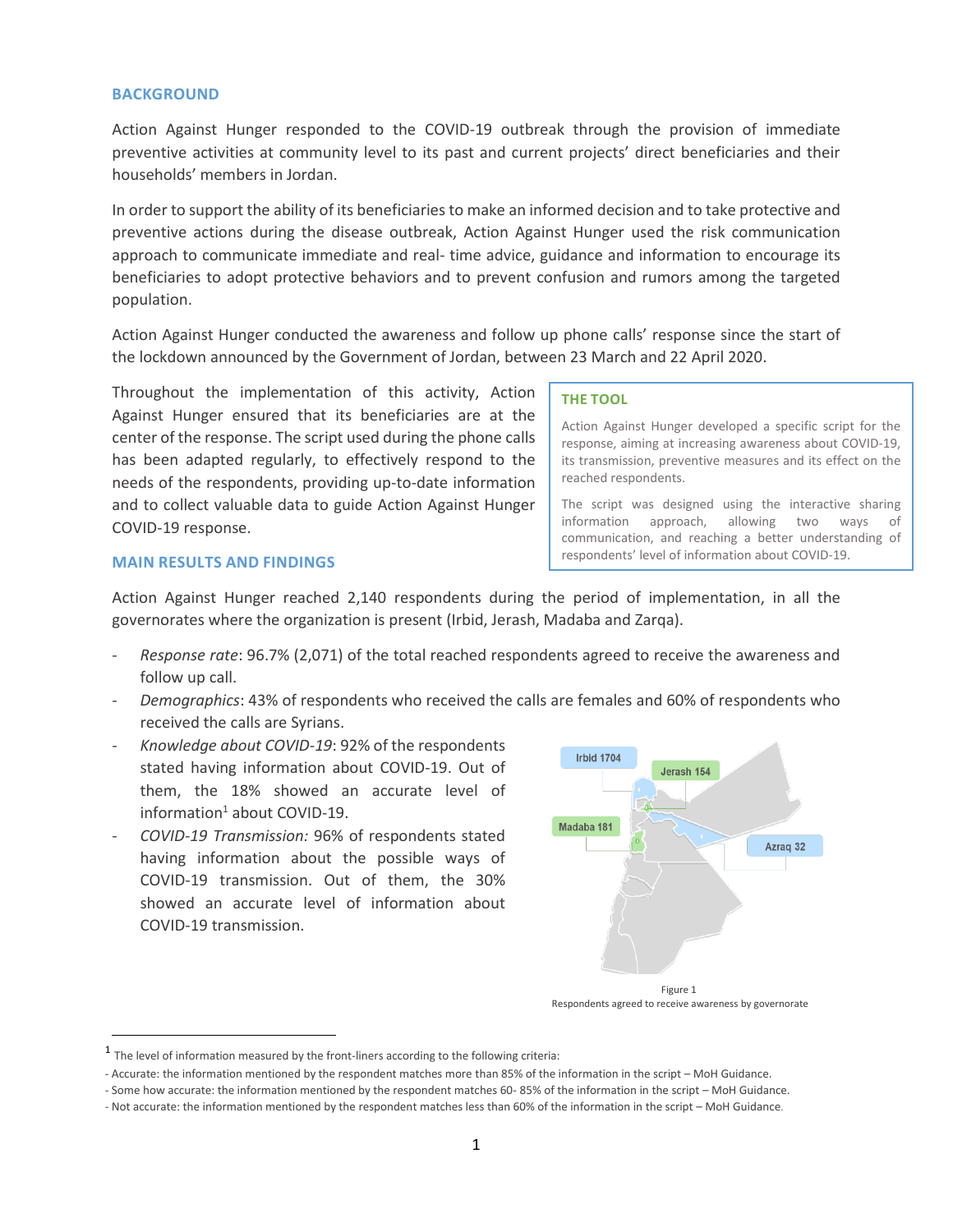- *COVID-19 prevention measures:* 95% of respondents stated having information about the COVID-19 preventive measures. Out of them, the 23% showed an accurate level of information about the preventive measures.

Overtime the data showed that the respondents' level of information is getting higher, as a result Action Against Hunger decided to stop the implementation of the awareness and follow up response on 22/4/2020.



#### **HIGHLIGHTS**

Overall, the females showed a lower level of information about COVID19, its transmission and preventive measures, compared to the males' respondents.

Similarly, the Syrian population showed a lower level of information about COVID19, its transmission and preventive measures, compared to Jordanians.

*"Since the beginning of COVID19 outbreak, there were numerous unreliable sources among the beneficiaries. Our response at Action Against Hunger managed to clarify and communicate the correct and reliable information to our beneficiaries"*

*.*

*YOUSEF, IRBID BASE TEAM*

"*One week before I received the call from your staff, I thought I had the COVID19. I isolated myself from my children and I avoided doing the normal household chores.* 

*When Action Against Hunger staff contacted me and provided me with the main information about COVID19, I explained the symptoms I have and I have been advised to contact 111 for further information about my case.*

*It turned out that I have an allergy, not COVID19. I felt happy and relaxed.*

*Without the call I received from Action Against hunger I would have remained under fear, stress and distance from my family for longer time*"

# **SYRIAN FEMALE RESPONDENT, IRBID**



"*Beneficiaries consider as a very nice gesture that the organization is following up with them, especially within these circumstances, and others appreciated the information they received during the call"*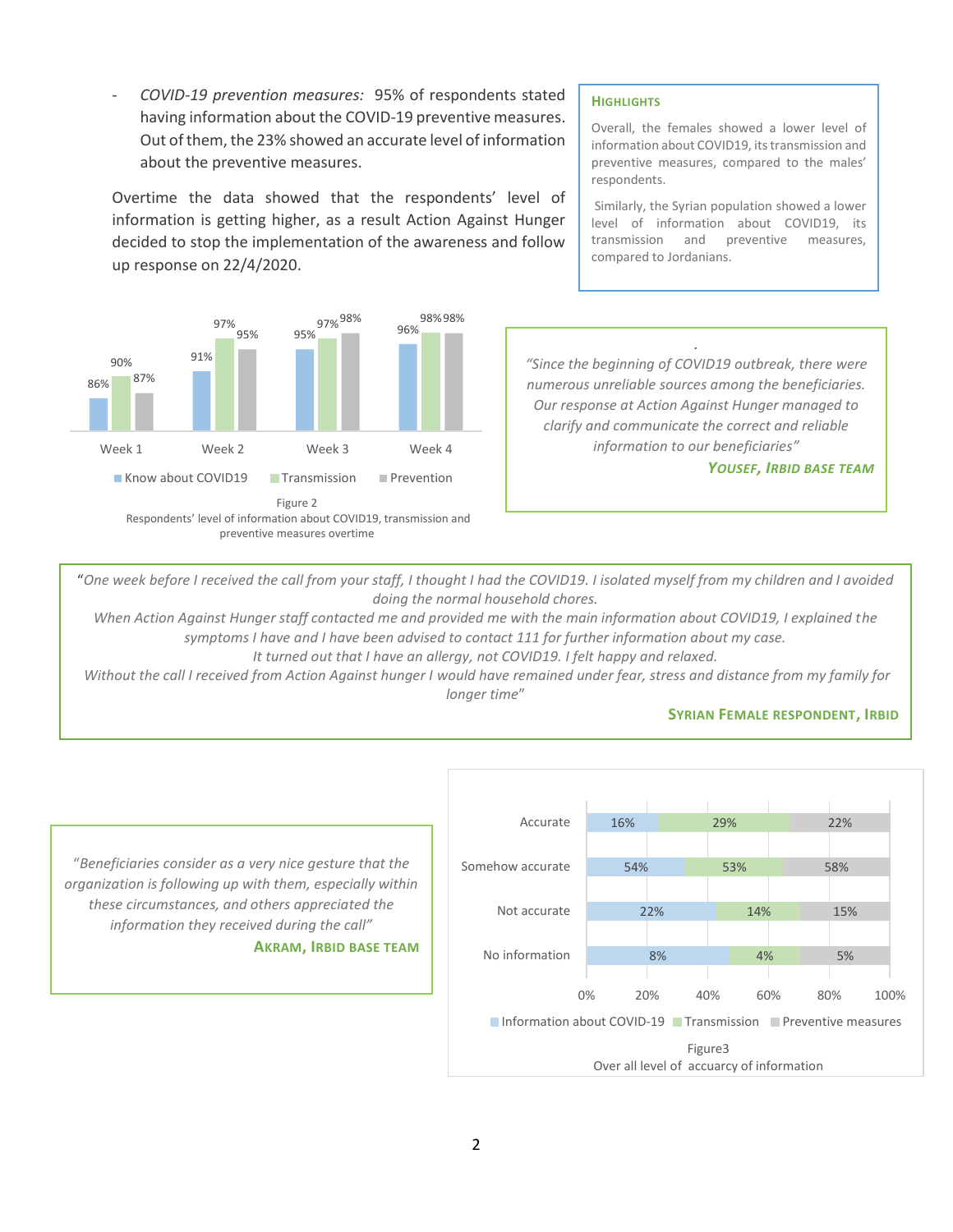### **EFFECT OF THE COVID-19 SITUATION ON THE REACHED RESPONDENTS**

When the government of Jordan announced at the end of March 2020 the extension of the lockdown, Action Against Hunger started to collect further information about the effect of the COVID-19 situation on the respondents and their household members.

As the data collection on the impact of COVID-19 started at the end of the second week of the response, only 1,390 respondents provided a feedback on this aspect. The analysis of the results showed the following:

75% of question's respondents reported being affected by COVID-19 outbreak.

- $\cdot$  58%<sup>2</sup> of those reported being affected by the outbreak stated that the situation affected their financial situation, either by losing aid, cash assistance or their daily income as daily worker or not being able to reach the bank and withdraw their salaries.
- $\cdot$  17% of those reported being affected by the outbreak stated the situation affected their abilities to cover basic needs, including but not limited to food, infant needs, hygiene items, rent and debts.
- 14% of those reported being affected by the outbreak stated that they and their households members' physiological well-being has been negatively affected, due to stress, fear of COVID-19 transmission and daily challenges they are facing during the lockdown.

*"I faced difficulties in getting my medication for my chronic disease because of the lack of medication in the pharmacies*"

 $\overline{\phantom{a}}$ 

**SYRIAN FEMALE RESPONDENT, IRBID**

*"I work at the city of trucks as a mechanic and because of the curfew, I am unable to reach my work place, this affected me financially"*

**JORDANIAN MALE RESPONDENT, IRBID**

#### **HIGHLIGHTS**

Since the start of the data collection for the COVID-19 situation effect on the respondents, the data analysis showed increase in percentages of respondents reporting negative affects throughout the data collection period.

Week 2 - 62% / Week 3 - 68% / Week 4 - 86%

6% of those reported being affected by the outbreak mentioned potential risks on their health condition due to inability to access health services for medication and medical checks.

- $\cdot$  4% of those reported affected by the outbreak stated negative effects on their children's education due to unavailability of equipment to support remote education, parents' capacities to support children in studying and children's loss of motivation to continue studying.
- 1% of respondents reported positive effect on their family members by spending more time spent with the family, children withdrawn from child-labor and better use of hygiene practices and behaviors.

<sup>&</sup>lt;sup>2</sup> 73% of the respondents reported affected by the outbreak stated that they been affected financially are Syrians and 40% are Females.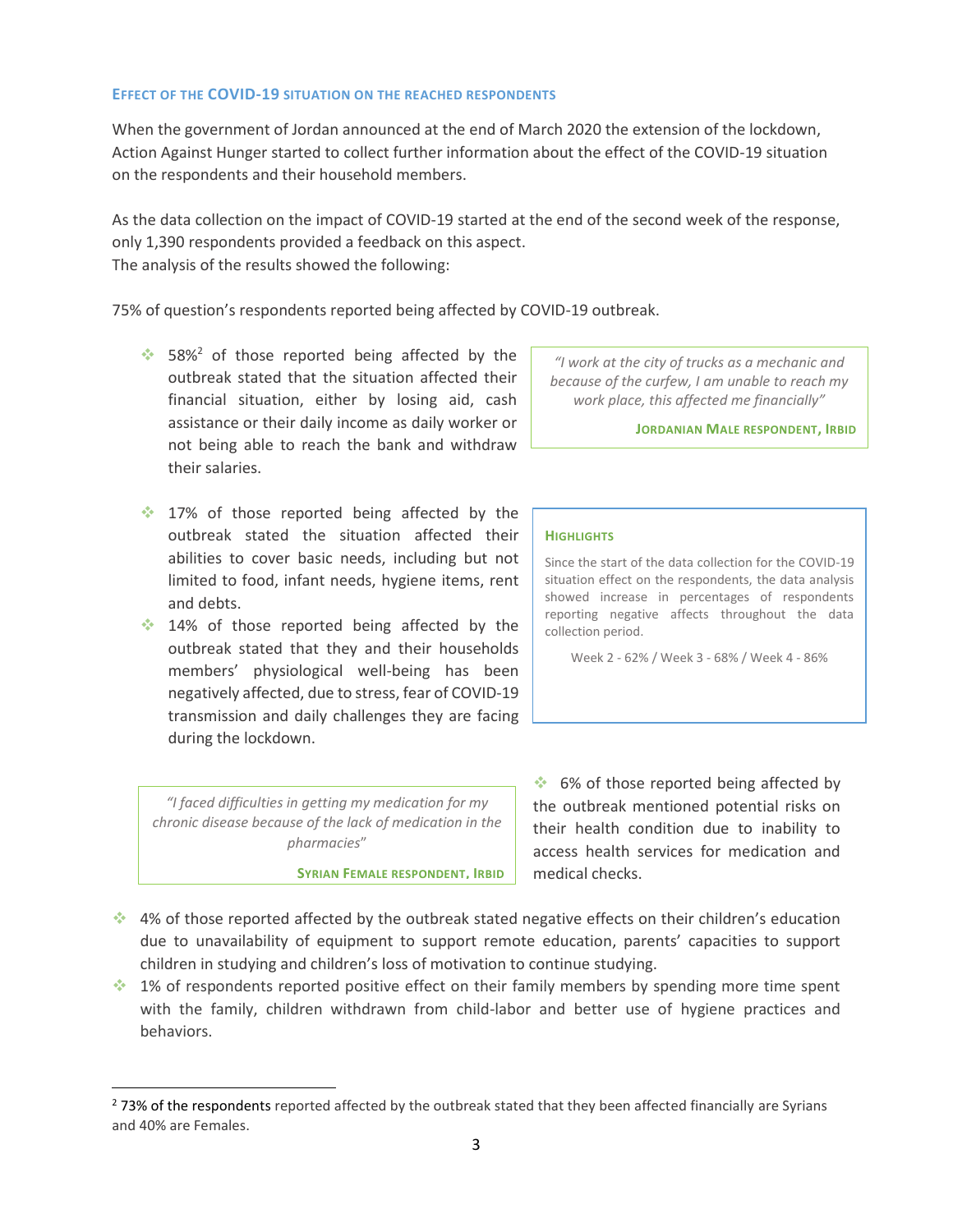#### **HIGHLIGHTS**

Females showed higher negative responses on being physiologically affected, as well as on their capacity to cover basic needs, compared to male respondents.

*"Being protective, concerned on my children's safety and forcing them to stay at home, led to bullying behaviors"*

**JORDANIAN FEMALE RESPONDENT, IRBID**

#### **RESPONDENTS' COPING STRATEGIES WITH THE OUTBREAK**

With the continuation of the pandemic and the preventive measures adopted by the Government, respondents started using different mechanisms to cope with the outbreak and overcome the effects and challenges they are facing.

The main coping strategies used by the respondents as follows, it is ranked from the mostly used to less used are:

- Reduced food consumption, by skipping meals or reducing the amount of food
- Get into debts
- Reduce expenditures
- $\div$  Selling assets
- Use savings
- **Borrowing food and non-food items from** neighbors, relatives and friends
- Skip paying rent
- $\bullet$  Sharing housing and food with other families
- **Borrow or skip taking medication**

*"I am chronic disease patient. I had to stop taking my medication to reduce expenditures and use the money to buy food for my children"*

**JORDANIAN MALE RESPONDENT, IRBID**

*"The last meal we ate was before one and half day"*

**SYRIAN FEMALE RESPONDENT, JERASH**

#### **HIGHLIGHTS**

Some of the coping strategies used by the respondents will leave a longer negative impact and put the respondents under high potential health, protection, nutrition and well-being risks.

*"I am out of my infant's milk formula for one week now, and I am depending on herbs and sugar to feed her"*

**SYRIAN FEMALE RESPONDENT, IRBID**

#### **RESPONDENTS' FREQUENT ASKED QUESTIONS AND REQUESTED INFORMATION**

During the whole period of the response implementation, the front-liners received many frequent asked questions that can be summarized as follows:

| Distribution of hygiene kits    | WaSH facilities maintenance          |
|---------------------------------|--------------------------------------|
| Distribution of food packages   | Questions about COVID-19             |
| Distribution of medicines       | Questions about the lockdown         |
| Distribution of cash assistance | Information on Action Against Hunger |
|                                 | programming.                         |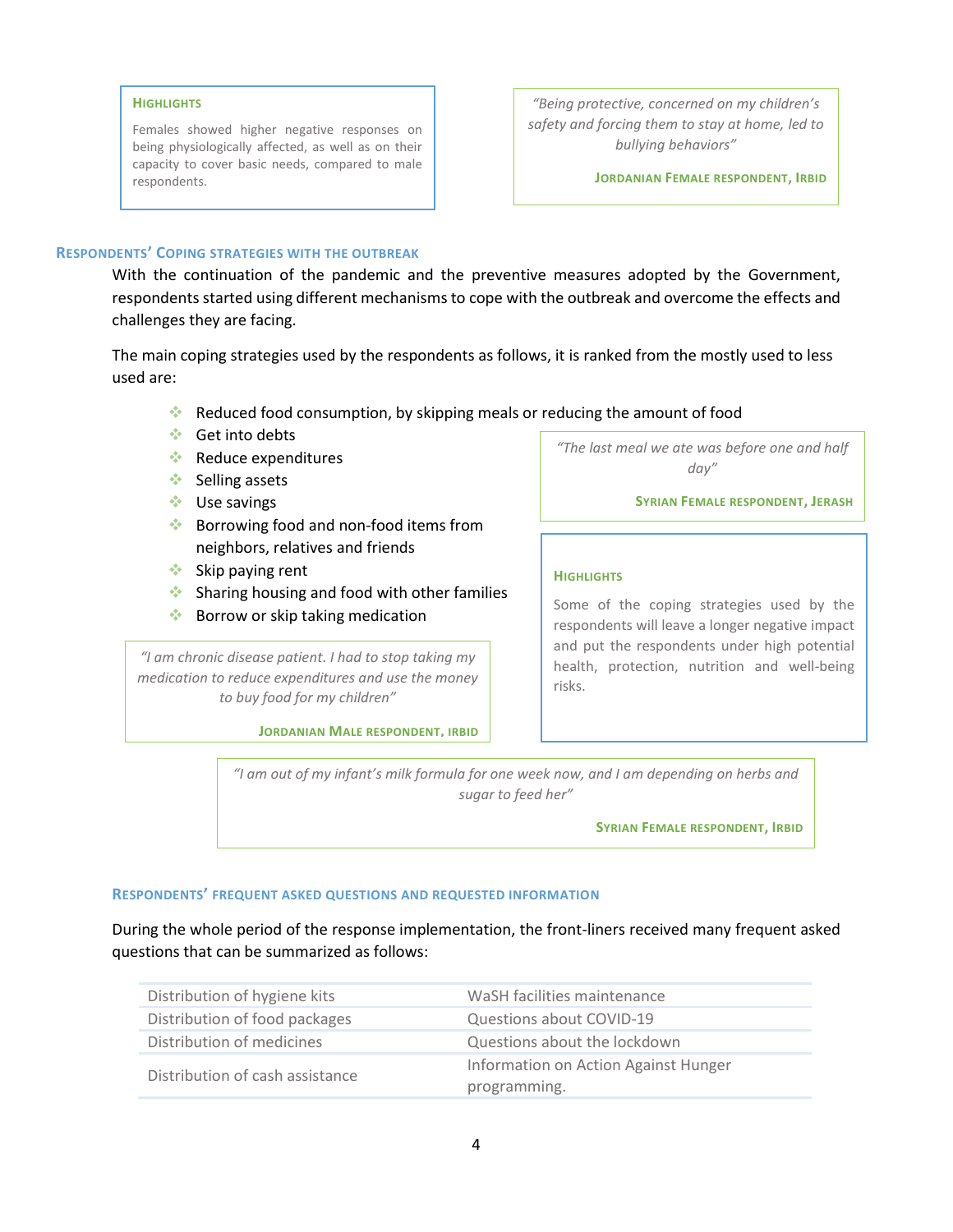When the respondents were asked about the type of information they would like to receive in case of a prolonged outbreak and lockdown, the respondents requested to know more about the following:

- Registration to receive cash assistance from non-governmental organizations (NGOs).
- Registration in the governmental cash assistance platforms.
- Current work opportunities and work opportunities after the end of the lockdown.
- Access to basic needs aid including food and medication and non-food items.
- Information about the movement permissions, updates from the Government.

#### **HIGHLIGHTS**

The most preferred method, across the respondents, to receive the requested information is WhatsApp, followed by phone calls.

- **Information and updates about COVID-19 outbreak.**
- Stress management and psychological well-being support.
- Remote education and updates about end of the scholastic year exams.

# **RECOMMENDATIONS**

As a result of the implementation of the COVID-19 awareness and follow up phone calls response the following are the main recommendations to be taken into consideration when implementing similar response in future and to support the affected populations to meet their needs:

- Provide **unconditional cash assistance** to refugees and vulnerable host community members, during the crisis and in the first months when activities will resume, to be able to recover from the COVID-19 outbreak effects.
- Provide support for the access to **economic opportunities** (through Cash-for-Work, on the job training, vocational trainings, job counseling and referrals to job opportunities), as well as **selfemployment** support through business improvement, financial literacy training, business grants, and networking.
- **Business registration** and **job formalization** support and advocacy is essential to help employees and employers avoid being excluded from formal support and social protection mechanisms during and after the crises.
- Target the females with comprehensive **economic and mental health recovery interventions** with special attention to protection cases.
- Keep monitoring the most affected economic sectors and **value chains** to provide appropriate recovery interventions.
- Provide the affected refugees and vulnerable host community members with **hygiene kits** to allow them resuming their lives within the appropriate preventive measures.
- Assess post recovery crisis needs of **children, elderly and people with disabilities**to be able to design and target them with appropriate post crisis interventions.
- Create post COVID-19 recovery **inter-agency referral system** to provide the affected population with efficient, equal and timely recovery interventions.
- Continue implementing **risk communication interventions** that matches the needs and the perception of the targeted population to sustain the adapted preventive behavioral measures.